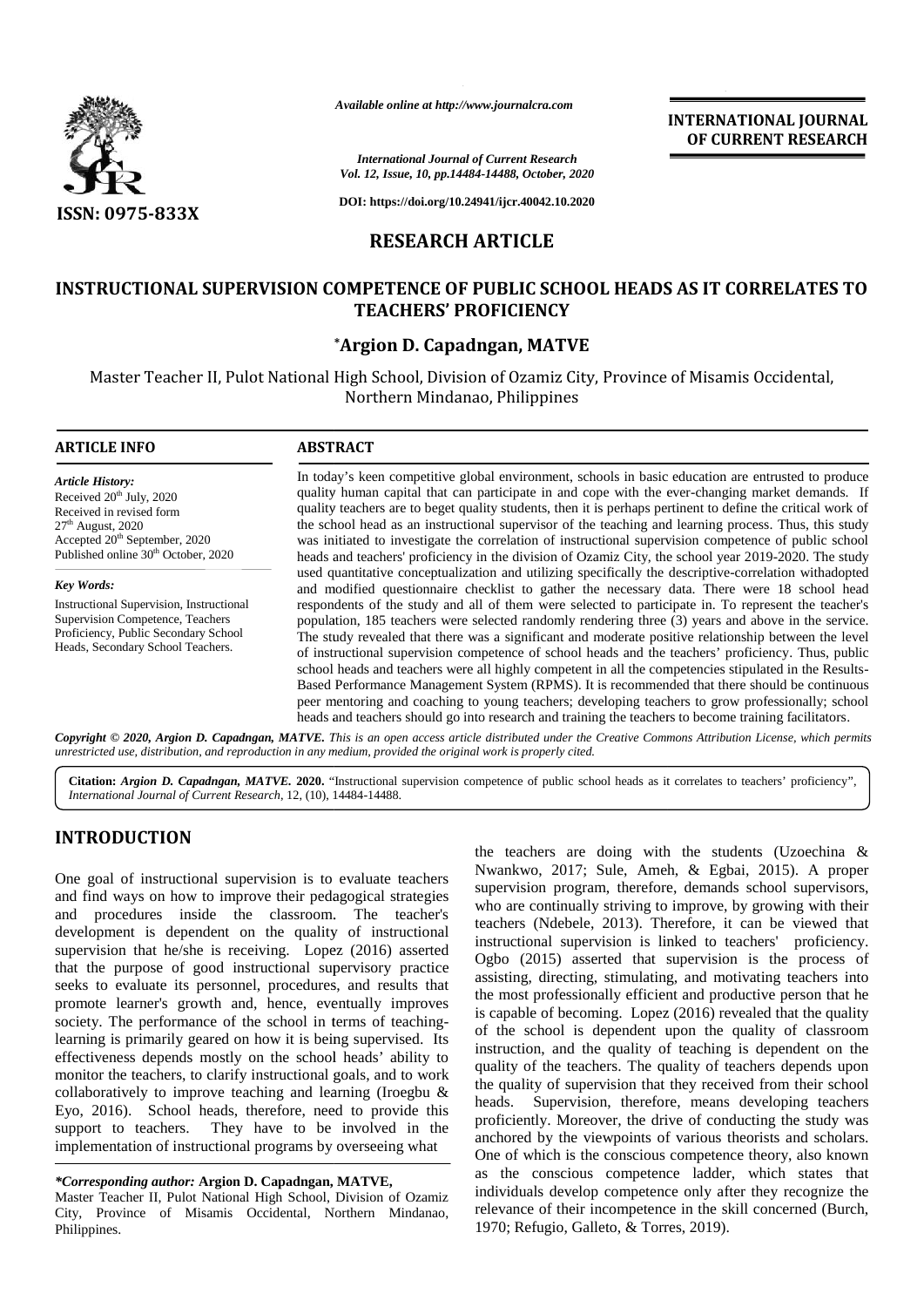It is also referred to as the "Four Stages of Learning" which explains how people learn something and develop progress along the stages, namely: unconscious incompetence, conscious incompetence, conscious competence, and unconscious competence. Another theory that link to instructional supervision is the Functional leadership theory of Hackman and Walton (1986) as cited by Morgeson et al. (2010). The theory emphasizes that the primary job of a leader is to perceive what in the group is of necessity, contributing to group effectiveness and cohesion. This implies that if the leader advocates cohesion among group members and able to see their sentiments, effectiveness among each one of them in their specific job will be attained. Similar to instructional supervision, school leaders should promote participation and strong linkages among stakeholders in the community people, and organizations. Teachers should be valued more to perform effectively and efficiently as they deliver instruction to students. For the school heads to be more effective, the Department of Education, developed a National Competency- Based Standards for School Heads and Development Needs Assessment (NCBSSH-TDNA) Guide and Tools (Department of Education, 2012). It consists of seven domains. (1) School leadership, which is considered as the core of every successful school. It emphasizes that effective school leaders collaboratively created a vision and established a climate for teachers, non-teaching personnel, and learners to reach their highest level of achievement. (2) Instructional leadership, which covered those actions in instructional leadership like the assessment of learning, development and implementation, instructional supervision, and technical assistance that school heads delegated to others to promote excellent teaching and high-level learning among students. (3) Creating a student centered learning climate, which requires that effective school leaders set high standards and created high expectations for learners at the same time recognizing their achievement. (4) Human Resource Management and Professional Development, which included the nurturing and supporting environment of a learning community that recruits teachers based on NCBTS and promotes the continuous growth and development of personnel-based on Individual Plan for Professional Development (IPPD) and School Plan for Professional Development. (5) Parent involvement and community partnership, which covered parent and other stakeholders' participation to raise learners' performance. (6) School management and daily operations, which included the critical role of school heads in managing the implementation and monitoring of their schools' improvement plan/annual implementation plan, and (7) Personal and professional attributes and interpersonal effectiveness which included the development of pride in the nobility of the teaching profession.

On the other hand, teachers' teaching proficiency is measured based on the Philippine Professional Standard for Teachers (PPST) (DO 42, 2017). It is an initiative of the Department of Education in addressing the changing culture of  $21<sup>st</sup>$ -century learners. PPST described the seven domains that are required by the teacher to be effective in the  $21<sup>st</sup>$  century. These are as follows: (1) Recognize the importance of mastery of content knowledge and interconnectedness within and across curriculum areas, coupled with a sound and critical understanding of the application of theories and principles of teaching and learning. The teacher must apply developmentally appropriate and meaningful pedagogy grounded on content knowledge and current research. He must display proficiency in Mother Tongue, Filipino, and English to facilitate the

teaching and learning process, as well as exhibit the needed skills in the use of communication strategies, teaching strategies, and technologies to promote high-quality learning outcomes. (2) Provide a learning environment that is safe, secure, fair, and supportive to encourage learner responsibility and achievement. The teacher must create a learning-focused climate, and he efficiently manages learners' behavior in a physical and virtual space. He must utilize a range of resources and provide intellectually challenging and stimulating activities to encourage constructive classroom interactions geared towards the attainment of high standards of learning. (3) Establish learning environments that are responsive to learner diversity. The teachers respect learners' diverse characteristics and experiences as inputs to the planning and design of learning opportunities and encourage the celebration of diversity in the classroom and the need for teaching practices that are differentiated to help all learners to be successful citizens in a changing local and global environment. (4) Interact with the national and local curriculum requirements. The teachers translate curriculum content into learning activities that are relevant to learners and are based on the principles of effective teaching and learning. They must apply their professional knowledge to plan and design, individually or in collaboration with colleagues. They ensure well-structured and sequenced lessons that are contextually relevant and responsive to learners' needs. They must incorporate a range of teaching and learning resources. They must also communicate learning goals to support learners' participation, understanding, and achievement. (5)

Apply a variety of assessment tools and strategies in monitoring, evaluating, documenting and reporting learners' needs, progress and achievement. The teachers use assessment data in a variety of ways to inform and enhance the teaching and learning process and programs; and provide learners with the necessary feedback about learning outcomes that informs the reporting cycle and enables teachers to select, organize and use sound assessment processes. (6) Establish a school community partnership aimed at enriching the learning environment, as well as the community's engagement in the educative process. The teacher identifies and responds to opportunities that link teaching and learning in the classroom to the experiences, interests, and aspirations of the school community and other key stakeholders. The teacher also understands and fulfills his obligations in upholding professional ethics, accountability, and transparency to promote a professional and harmonious relationship with learners, parents, schools, and the wider community. (7) Value personal growth and professional development and exhibit own high regard for professional reflection by maintaining qualities that uphold the dignity of teachings, such as caring attitude, respect, and integrity. The teachers shall value personal and professional reflection and learn to improve their practice; and assume responsibility for personal growth and professional development for lifelong learning. Furthermore, the teacher's professional development takes place in a continuum from beginning to exemplary practice. The proficiency of teachers is identified as the beginning teachers, proficient teachers, highly skilled teachers, and distinguished teachers ( Department of Education, 2017). Useful instructional supervision aids school heads in coordinating, improving, and maintaining high teaching and learning standards in school. On the contrary, if teachers are not well supervised, effectiveness in instruction will be adversely affected, and the instructional goals may not be well realized.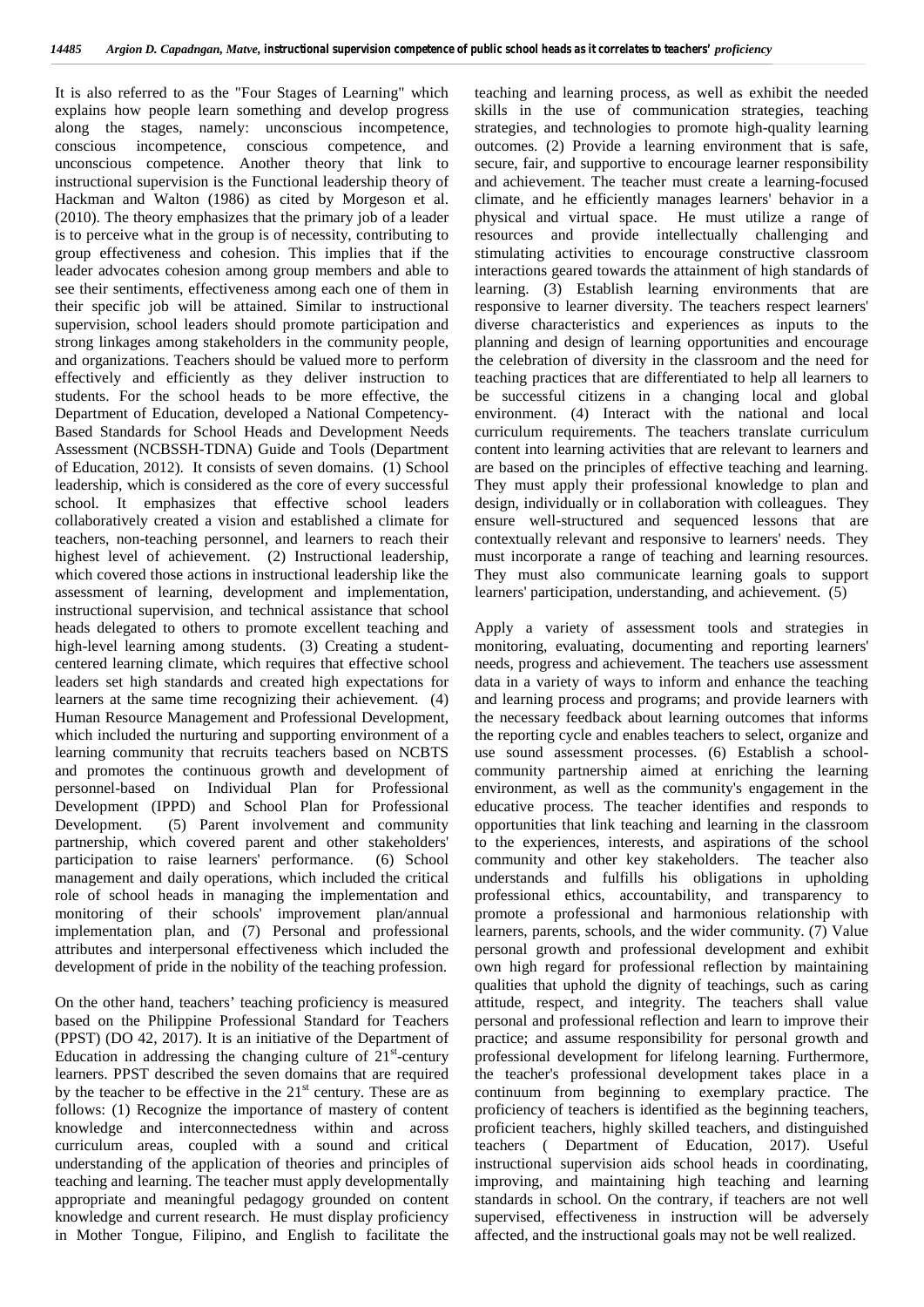| No.                    | Competencies                                  | Rating | Description |
|------------------------|-----------------------------------------------|--------|-------------|
|                        | <b>Instructional Leadership</b>               | 3.51   | UC          |
| 2.                     | <b>Promoting Learning Environment</b>         | 3.53   | UC          |
| 3.                     | Human Resource Management and Development     | 3.53   | UC          |
| 4.                     | Parents Involvement and Community Partnership | 3.39   | UC          |
|                        | Core Behavior                                 | 3.66   | UC          |
| 6.                     | Leadership Competence                         | 3.57   | UC          |
| <b>OVER-ALL RATING</b> |                                               | 3.53   | UC          |

**Table 1. Level of instructional supervision competence of school heads**

**Table 2. Level of teachers' proficiency based on the seven domains of the Philippine Professional Standards for Teachers (PPST)**

| No. | Competencies                        | Rating | Description |
|-----|-------------------------------------|--------|-------------|
|     | <b>Teaching-Learning Process</b>    | 3.46   | DiT         |
|     | Learners Outcome                    | 3.49   | DiT         |
|     | Community Involvement               | 3.57   | DiT         |
| 4.  | Professional Growth and Development | 2.83   | <b>HPT</b>  |
|     | <b>Special Assignments</b>          | 3.09   | <b>HPT</b>  |
| 6.  | Core Behavioral Competencies        | 3.54   | DiT         |
|     | Core Skills                         | 3.46   | DiT         |
|     | <b>OVER-ALL RATING</b>              | 3.35   | DiT         |

**Table 3.Test of the relationship between the level of instructional supervision competence of school heads and the teachers' proficiency**

| Variables Correlated        |             |                          | r-value | p-value  | Decision HO | Interpretation                                   |
|-----------------------------|-------------|--------------------------|---------|----------|-------------|--------------------------------------------------|
| Instructional<br>Competence | Supervision | Teachers'<br>Proficiencv | 0.405   | $0.00\,$ | Reject Ho   | Moderate Positive Correlation and<br>Significant |

It will also lead to low quality of education, and invariably, teachers' lack of commitment to their job will result in ineffectiveness in schools (Sule, Ameh, & Egbai, 2015; Nakpodia, 2015). Weerakoon (2017) stressed further that in recent times, there are still instructional supervisors performing their duties as mere compliance and fault-finding mechanism rather than portraying constructive feedback to teachers. Hence, assessing teaching proficiency among teachers is compromised.It is also noted that instructional supervision is directly related to teachers' teaching proficiency. However, no historical evidence showed that the competency framework set by the Department of Education is competently carried out by school heads to affect the teachers' teaching performance based on the Philippine Professional Standards for Teachers.

### **Statement of the Problem/Objectives:**

The study aimed to find out the influence of instructional supervision competence concerning teachers' proficiency in the secondary schools of the division of Ozamiz City. Specifically, it sought to answer the following queries.

- What is the level of instructional supervision competence of school heads in terms of:
	- Instructional Leadership;
	- Learning Environment;
	- Human Resource Management;
	- Parents' Involvement and Community Partnership;
	- Core Behavioral Competence;
	- Leadership Competence?
- What is the level of the teachers' proficiency based on the seven domains of the Philippine Professional Standards for Teachers in terms of:
	- Teaching-Learning Process;
	- Learners' Outcome;

Community Involvement;

Professional Growth and Development;

Special Assignment tasks;

Core Behavioral Competence;

- Core Skills?
- Is there a significant relationship between the level of instructional supervision competence of school heads and the teachers' proficiency?

## **METHODOLOGY**

The study used a quantitative design by which numerical data was collected in gathering information. The researcher used descriptive-correlation through the survey approach since it was the most appropriate design in the study. Questionnaires were used in gathering the data and the basis of assessing and measuring the existing relationship among the variables. The respondents of the study were school principals, Head Teachers holding a school, Head Teachers performing instructional supervision and classroom teachers of the Ozamiz City Division. There were 18 school heads and 185 teachers who participated in the study. The statistical treatment used was the weighted mean and spearman rho correlation. All the data were treated with SPSS software.

**Level of instructional supervision competence of school heads:** Table 1 reflects that school heads in Ozamiz City Division were "Unconsciously Competent" or "Highly Competent" in all the aspects of instructional supervision. As perceived by them and their teachers, their level of competence obtained a rating of 3.53. Therefore, it is safe to infer that school heads in the Ozamiz City division were masters in instructional supervision without the assistance of others. Table 2 presents a summary of the level of proficiency as perceived by the teachers and their school heads.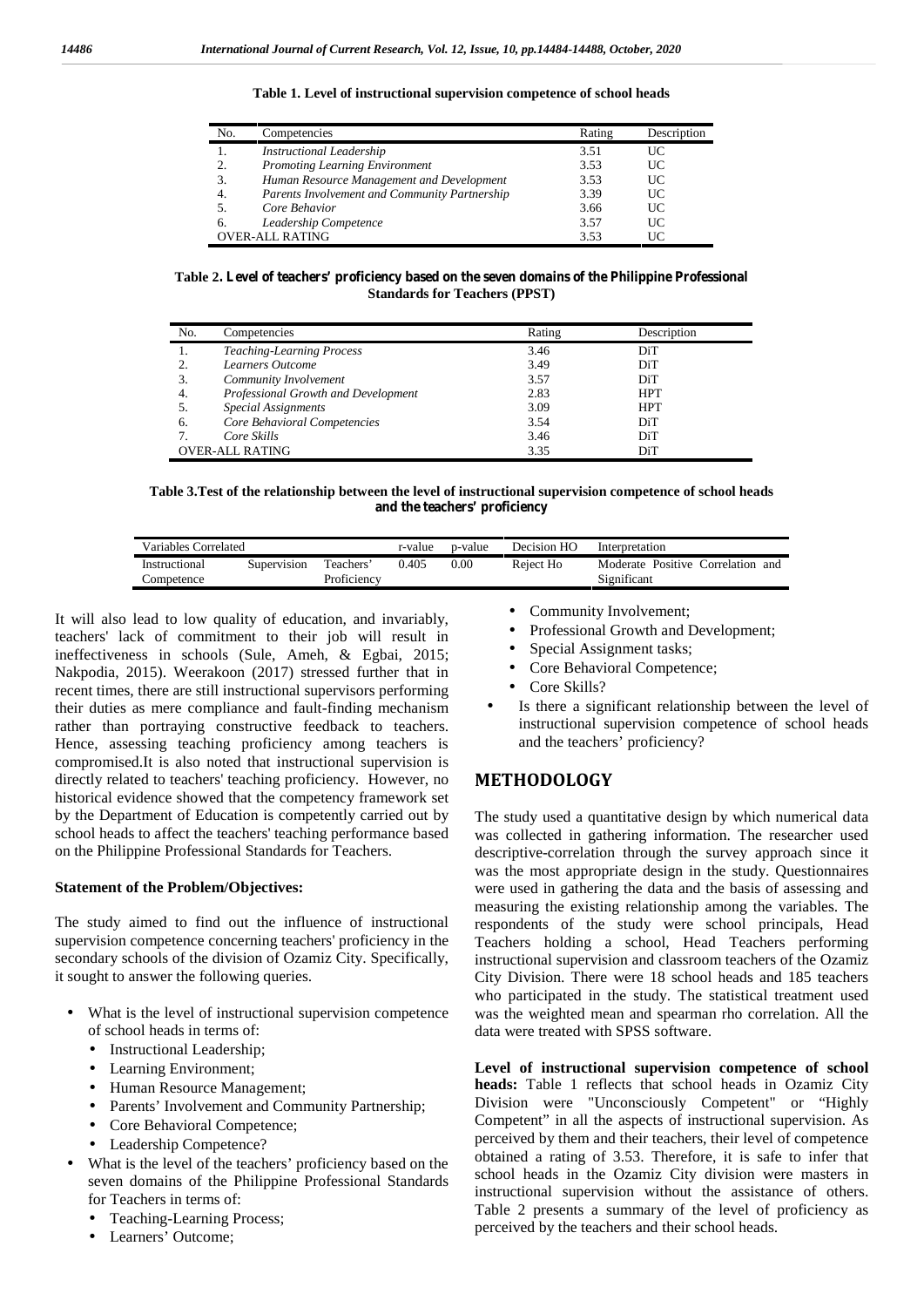Based on the data, teachers in the Ozamiz City division were "Distinguished Teachers" or "Highly Competent Teachers" with an overall rating of 3.35. However, results revealed that there is a slight problem with professional growth and development as well as in dealing with special assignments having a rating of 2.83 and 3.09 respectively. The problem is in the formulation of action research and the facilitation of training workshops. Therefore, it safe to infer that Ozamiz city division teachers were not trained well on action research and facilitation of training and workshops. However, teachers were all "Distinguished" in all other aspects.

The correlation table shows an r-value of 0.405 and a p-value of 0.00 at 0.05 level of significance. Since the p-value was less than 0.05 level of significance, then the study rejects the null hypothesis. Therefore, the correlated variables were significantly related to each other. It was safe to conclude that the instructional supervision competence of school heads and teachers' proficiency have a significant relationship with each other. Looking at r-value which was equal to 0.405 denoted a significant and moderated positive correlation. The result implies that the performance of teachers was influenced by the way the school performed instructional supervision. The result was parallel with the study of Lopez (2016) that the quality performance of teachers is dependent upon the quality of supervision that the teachers received from the school heads. It was also supported by the findings of Iroegbu and Eyo (2016) that the performance of teachers depends on the ability of school heads to monitor, clarify goals, and work collaboratively.

## **Conclusions**

Based on the results and findings, the researcher concludes that the school head respondents were unconsciously competent in performing instructional supervision and in dealing with the school system as a whole. Data revealed that most of the school heads in the Ozamiz City division were 46-55 years old. Most of them were females holding principal and head teacher positions, with a Masters' Degree, and had intermediate experience in instructional supervision. The level of Instructional Supervision competence of public school heads was Very Competent or "Unconsciously Competent," based on Burch Competence Theory. They were unconsciously competent in all the aspects of instructional supervision such as instructional leadership, learning environment, human resource management, parents' involvement and community *mp* partnerships, core behavioral competence, and leadership competence. The teacher-respondents of the Ozamiz City division were generally "Distinguished Teachers" in performing their duties and responsibilities. Most of them were thirty-five (35) years old and below, dominated by females, mostly holding a Teacher I, position with Masters' Units and had rendered service in the department within 5-10 years range. The level of Teachers' Proficiency was "Very Competent" or "Distinguished" based on the Philippine Professional Standards for Teachers (PPST). Specifically, teachers were "Distinguished Teachers" in the teaching and learning process, learners' outcomes, community involvement, and core behavioral competencies. Moreover, the teachers were "Highly Competent" in professional growth and development and special tasks or assignments. There was also a significant and moderate positive relationship between the level of instructional supervision competence of school heads and the teachers' proficiency.

## **Recommendations**

## **Based on the result of the study, it is recommended that:**

- Peer mentoring and coaching should be conducted by Master Teachers and Head Teachers to enhance more the capacity of the increasing number of young teachers in the service.
- School heads should encourage teachers to pursue their graduate studies and providing them an opportunity to grow professionally. Learning Action Cell (LAC) sessions should focus on solving issues and concerns as the teacher goes into everyday class.
- Results revealed the lower rating of professional development specifically in conducting action research. School-based write-shops on action research are highly recommended for the school heads and teachers to be more engaged in educational inquiries. An organization of a functional school-based research committee should be established to develop a culture of research in schools including school heads, teachers and students. Asking division funds or local government funds for prizes of the best researcher per category is an additional motivating factor for researchers; therefore, an annual research congress should be initiated.
- All teachers should have equal chances of being a trained facilitator in any training, seminars, and teacher conferences at all levels.
- Other studies should be conducted to larger sample sizes of school heads and teachers and other locality to validate its result.
- Lastly, there should be an intervention program to address the problem of conducting action research and maintaining the high performance of school heads and teachers.

## **REFERENCES**

- Burch, N. 1970. *Conscious Competence Theory.* Gorgon Training International
- Department of Education 2012*. National Competency-Based Standards for School Heads Training and Development Needs Assessment (NCBSSH-TDNA) Guide and Tools*. DepEd-EDPITAF. Philippines.
- DepEd Order No. 42, s. 2017. *National Adoption and Implementation of the Philippine Professional Standards for Teachers.* http://www.deped.gov.ph/wp-content/ uploads/2017/08/DO\_s2017\_042-1.pdf
- Iroegbu, E. E. & Eyo, E. E. 2016. Principals' instructional supervision and teachers' effectiveness. *British Journal of Education, 4*(7)*,* 99-109.
- Lopez, M. (2016). Classroom supervisory practices and their relationship to teacher effectiveness as perceived by secondary teachers. *SMCC Higher Education Research Journal. 2.*
- Morgeson, F.P., DeRue, D. S., Karam, E.P. 2010. Leadership in Teams: A functional approach to understanding leadership structures and processes. *Journal of Management. 36* (1), 5-39. doi: 10.1177/01492 06309347376
- Ndebele, C. 2013. Prevalent supervisory styles in primary schools in a remote rural district in Zimbabwe: Strategies for reconciling them with teacher preferred supervisory styles. *Stud Tribes Tribals*.*11* (1), 55-56.